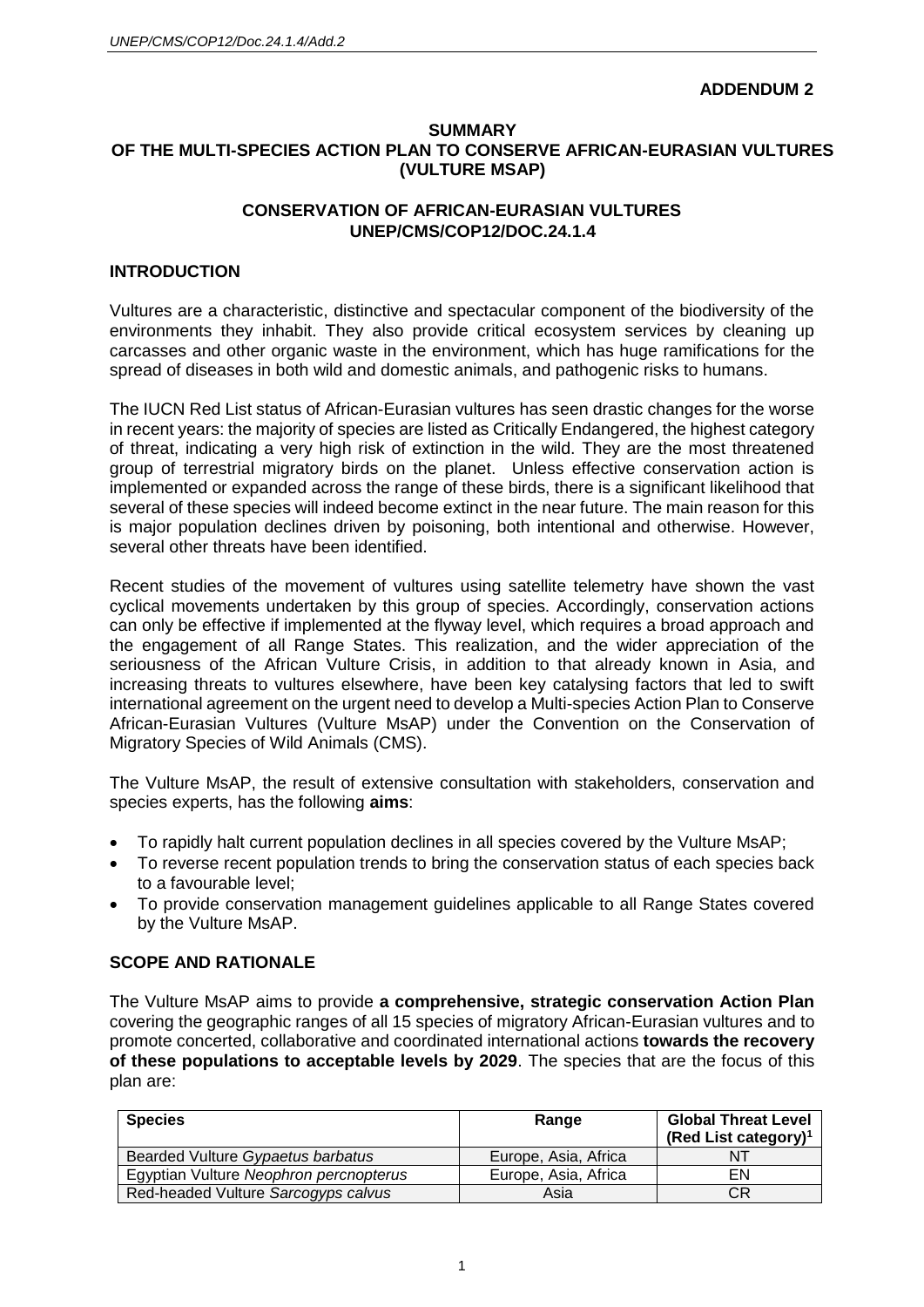| <b>Species</b>                               | Range                               | <b>Global Threat Level</b><br>(Red List category) <sup>1</sup> |
|----------------------------------------------|-------------------------------------|----------------------------------------------------------------|
| White-headed Vulture Trigonoceps occipitalis | Africa                              | СR                                                             |
| Hooded Vulture Necrosyrtes monachus          | Africa                              | CR.                                                            |
| Himalayan Griffon Gyps himalayensis          | Asia                                | NT                                                             |
| White-rumped Vulture Gyps bengalensis        | Asia                                | <b>CR</b>                                                      |
| White-backed Vulture Gyps africanus          | Africa, (Europe) <sup>2</sup>       | СR                                                             |
| Indian Vulture Gyps indicus                  | Asia                                | <b>CR</b>                                                      |
| Slender-billed Vulture Gyps tenuirostris     | Asia                                | <b>CR</b>                                                      |
| Cape Vulture Gyps coprotheres                | Africa                              | EN                                                             |
| Rüppell's Vulture Gyps rueppelli             | Africa, (Europe) <sup>2</sup>       | CR                                                             |
| Griffon Vulture Gyps fulvus                  | Europe, Asia, Africa                | LC                                                             |
| Cinereous Vulture Aegypius monachus          | Europe, Asia, (Africa) <sup>2</sup> | NT                                                             |
| Lappet-faced Vulture Torgos tracheliotos     | Africa, Asia                        | EN                                                             |

Notes:

 $1$  CR = Critically Endangered; EN = Endangered; NT = Near Threatened; LC = Least Concern.

<sup>2</sup> Cinereous Vultures occur irregularly and in very small numbers in Africa; Rüppell's and White-backed Vultures similarly in Europe (although perhaps more regularly).

These 15 species are all listed in Annex I of the CMS Memorandum of Understanding on the Conservation of Migratory Birds of Prey (Raptors MOU). The remaining Old World vulture species, Palm-nut Vulture *Gypohierax angolensis*, is excluded from the Vulture MsAP because it is not considered a migratory species and is treated as Least Concern in the Red List. A total of 128 Range States host populations of one or more species of African-Eurasian vultures and are included within the geographic range of the Vulture MsAP.



Map showing Vulture MsAP Range States of Africa and Eurasia (shaded), together with Parties to CMS and Signatories to the Raptors MOU.

The **mandate** for the Vulture MsAP was established at the 11<sup>th</sup> CMS Conference of Parties (COP11) in November 2014. CMS Resolution 11.14 on the Programme of Work on Migratory Birds and Flyways was adopted, and Action 9 of the Resolution, under the Species-specific Conservation Actions section, seeks to promote the development, adoption and implementation of species action plans for priority species in line with CMS priorities for concerted and cooperative action. The **mission** was to bring together representatives of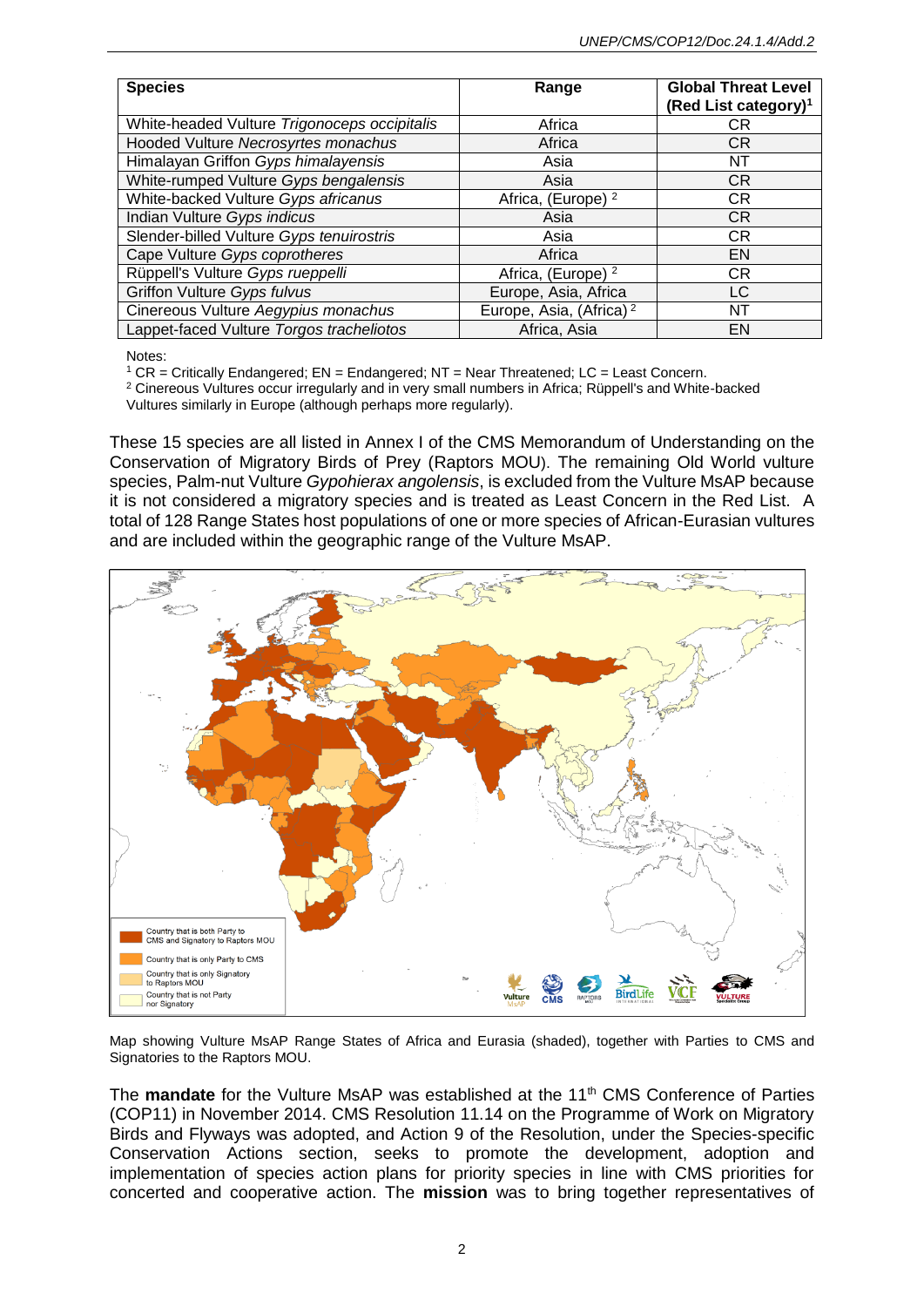Range States, partners and interested parties, to develop a Vulture MsAP for submission to CMS COP12, scheduled to be held in October 2017.

# **THREATS**

Not every factor that kills a vulture is a threat to the entire population. However, no threats or causes of mortality are ignored in this Vulture MsAP, but some are considered local or of limited impact, with evidence suggesting that they cause individual mortality rather than populationlevel declines.

Conservation actions included in the Vulture MsAP generally focus on addressing one or more threats and/or their root causes, taking account of the distribution and ecology of the species. The threats are described briefly below; the figure presents their degree of threat to vultures in each region or sub-region of the MsAP range.

### **Poisoning**

- *Unintentional secondary poisoning – human-wildlife conflict.* Vultures are killed when feeding on poisoned bait set for mammalian predators as a result of human-predator conflicts or for the control of problem animals, e.g. feral dogs.
- *Unintentional secondary poisoning – non-steroidal anti-inflammatory drugs (NSAIDs) and other veterinary medicines.* This threat has caused massive declines in the populations of a range of Asian vultures and also poses a potential threat elsewhere within the Vulture MsAP range. Mortality occurs when birds feed on the carcasses of animals treated with a range of NSAIDs that are highly toxic to vultures.
- *Unintentional secondary poisoning – lead poisoning.* Lead residues in carcasses and gutpiles from ammunition used by hunters or livestock owners to kill animals pose a substantial risk of poisoning if these are available for vultures to feed on.
- *Intentional poisoning – belief-based use.* The killing of vultures for the use of their body parts for various beliefs is known to be widespread in West, East and Southern Africa.
- *Intentional poisoning – sentinel poisoning.* Poachers wishing to prevent detection of their illegal killing of elephants and other large game animals in Africa deliberately poison the carcasses of the poached animals to destroy large numbers of vultures whose soaring behaviour can indicate the location of such activities to law enforcement officials.

### **Mortality caused by energy infrastructure**

- *Electrocution on energy infrastructure.* In large parts of the Vulture MsAP range, vultures are at risk of being electrocuted when perching, roosting or nesting on unsafe energy infrastructure, particularly power distribution poles.
- *Collisions with energy infrastructure (powerlines and wind turbines).* Poorly planned and located energy infrastructure, particularly power lines and wind turbines, can impose substantial impacts on vultures as a result of collision which can cause serious injury or death. Increasing use of renewable energy sources such as wind has generated extensive plans for wind turbine installations in many parts of the Vulture MsAP range, with a corresponding increase in the risk of vulture mortalities due to collision with these structures.

### **Other threats**

A range of other factors has been shown or suspected to cause vulture mortality and in some cases population declines. *Habitat degradation* may include broad-scale effects on ecosystems, or more localized impacts including loss of nest trees or roosting sites. *Decline of food availability* refers to the reduction in appropriate levels of safe food to sustain healthy vulture populations. *Direct persecution (non-poison)* refers to a range of impacts on vultures, involving illegal killing, taking and trade. *Human disturbance* covers a range of damaging activities, such as construction of infrastructure, agriculture, aviation, mining, blasting and quarrying.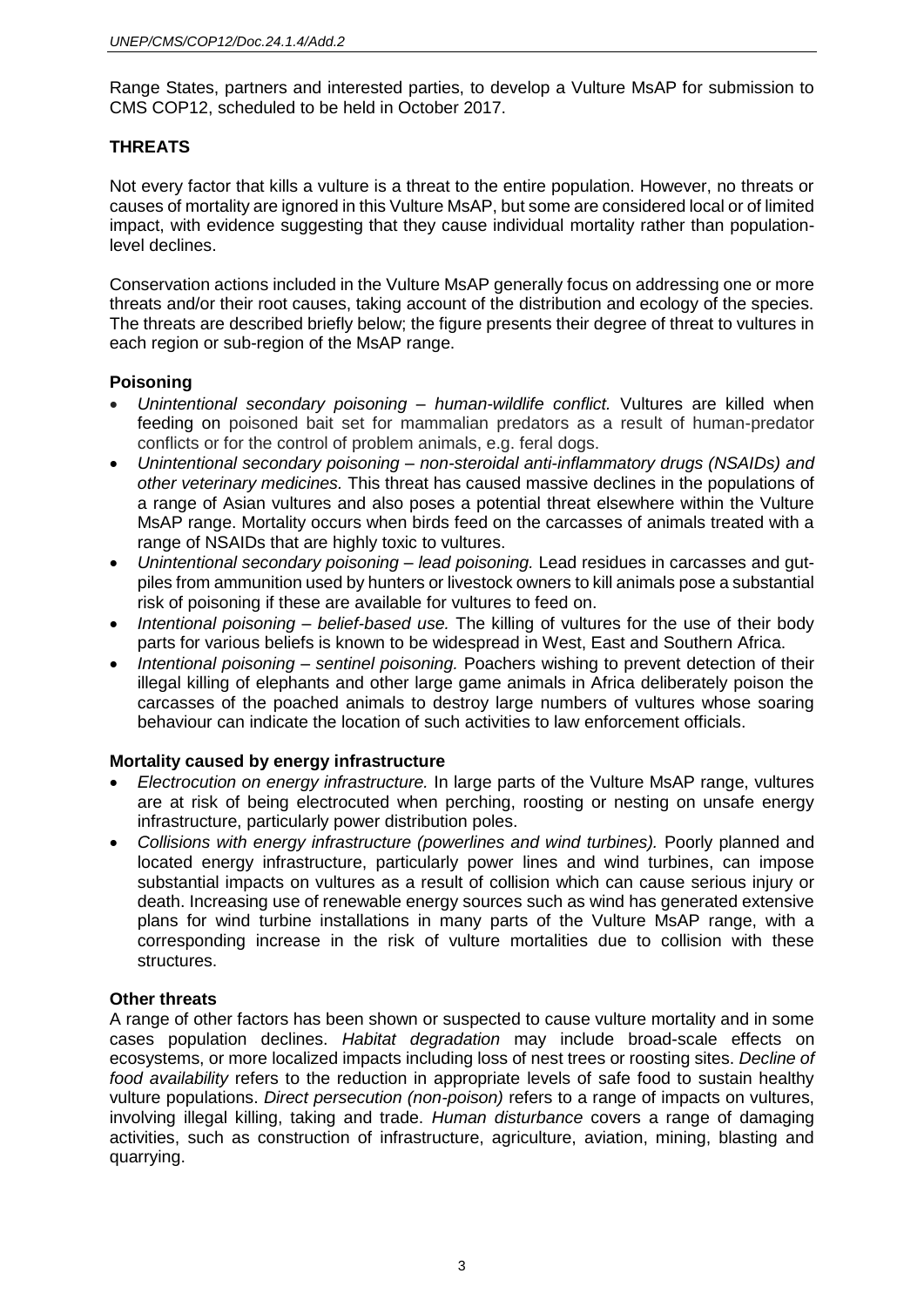

Map indicating priority threats for the Vulture MsAP range. The Russian Federation is a Range State, but vultures are restricted to the North Caucasus and Altai-Sayan regions (the latter being near the borders of Mongolia and Kazakhstan); more northerly parts of the Federation are not shown.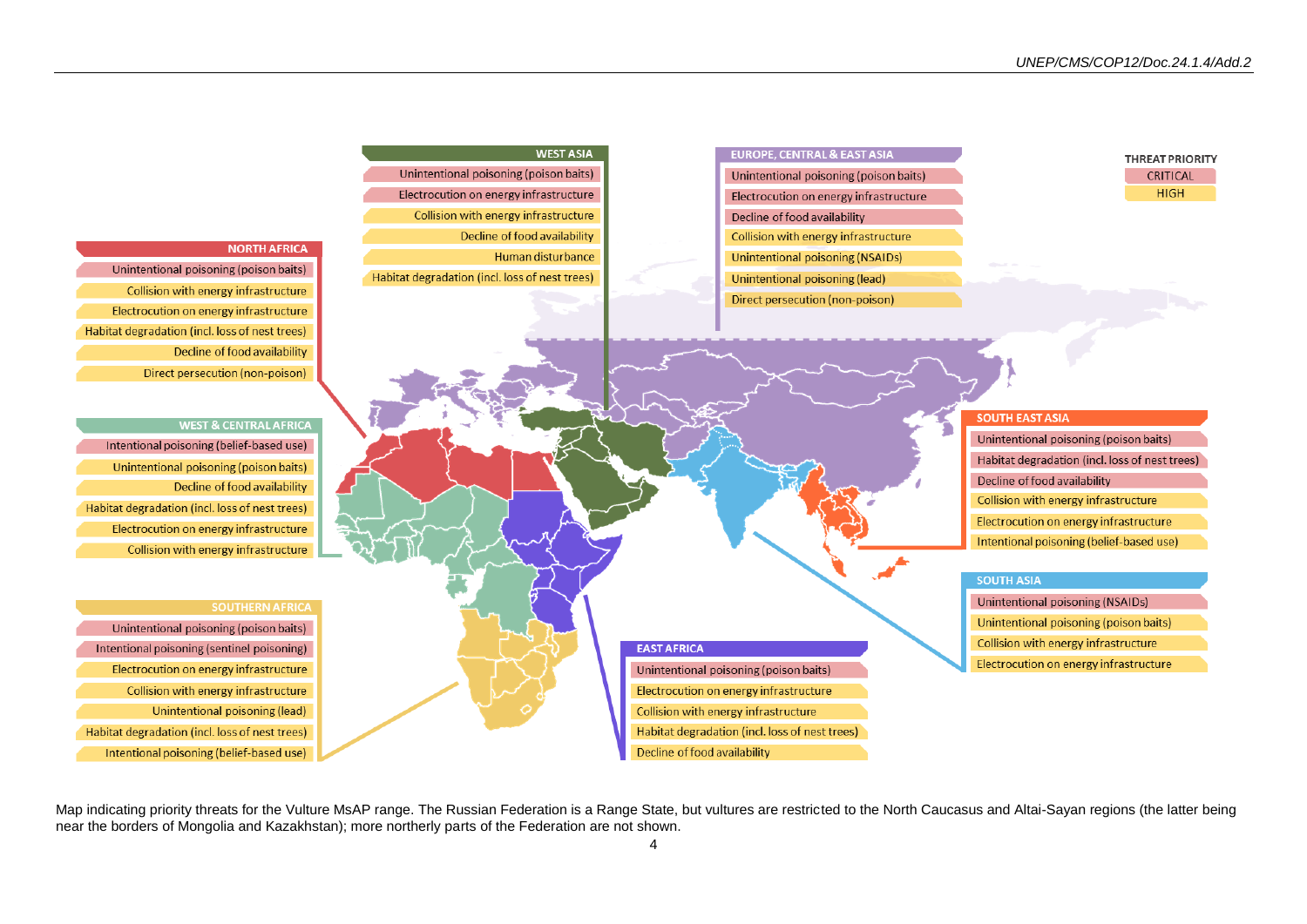# **STAKEHOLDERS AND POTENTIAL COLLABORATORS**

With so many Range States, space does not permit a catalogue of stakeholders for each country even in the full Vulture MsAP. However, the main categories of stakeholders have been identified. They include relevant international conventions and their working groups and task forces; national and international Conservation NGOs; research institutions, universities and academics; regional and sub-regional economic commissions; donors, banks and other financial supporters; the private sector (e.g. (agro)chemical, pharmaceutical, energy, agriculture, tourism, mining, abattoirs); Government (national and local) ministries or authorities concerned with wildlife, agriculture, livestock and veterinary services/animal health, (human) health, energy, customs and border controls; local communities (grassroots groups and individuals, perhaps especially pastoral communities); judiciary and law enforcement agencies; and a range of others including religious leaders, traditional healers/medicine practitioners, the media, celebrities, the military and hunters.

Vulture conservationists cannot solve many of the threats on their own, so it is vital that they engage with the many other stakeholders identified here, with the aim of developing strategic alliances to achieve shared goals. Many conservation and non-conservation stakeholders that may not be directly concerned with vultures nevertheless have priorities that are affected by the same threats as those suffered by vultures. An example is health authorities dealing with belief-based use of vultures by people for various reasons, which are at best medically ineffective and at worst potentially lethal if the body parts used were obtained from poisoned birds. Another is big cat or elephant conservationists dealing with poisoning and/or poaching which also kills many vultures.

### **POLICIES, LEGISLATION AND ACTION PLANS RELEVANT FOR MANAGEMENT**

A number of international conventions and other intergovernmental policy frameworks exist that provide a platform for tackling the main threats to vulture populations. Yet these conventions, with the exception of work through CMS, make little or no reference to vultures. Responsibilities are, however, placed on countries by certain international processes and relevant conventions, such as the United Nations Sustainable Development Goals, United Nations Environment Assembly, Convention on Biological Diversity and the Aichi Targets, UN Convention to Combat Desertification, and Convention on the International Trade of Endangered Species of Wild Fauna and Flora. Regional organizations such as the European and African Unions may also promote and enforce relevant actions.

These, together with the International Union for the Conservation of Nature (IUCN) through its World Conservation Congresses, provide frameworks, action plans, guidelines, international policies and resolutions around the main threats to vultures (such as poisoning and chemical use, and mortality caused by power grid infrastructure) and/or actions needed to conserve them, including conservation (captive) breeding and reintroduction.

# **OBJECTIVES, KEY ISSUES AND ASSOCIATED ESSENTIAL ACTIONS**

To achieve the three aims (see above) of the Vulture MsAP, the following **objectives** are proposed:

- To achieve a significant reduction in mortality of vultures caused unintentionally by toxic substances used (often illegally) in the control and hunting of vertebrates;
- To recognize and minimize mortality of vultures by non-steroidal anti-inflammatory drugs (NSAIDs) and occurrence and threat of toxic NSAIDs throughout the range covered by the Vulture MsAP;
- To ensure that CMS Resolution 11.15 on the phasing out the use of lead ammunition by hunters is fully implemented;
- To reduce and eventually to halt the trade in vulture parts for belief-based use;
- To reduce and eventually to halt the practice of sentinel poisoning by poachers;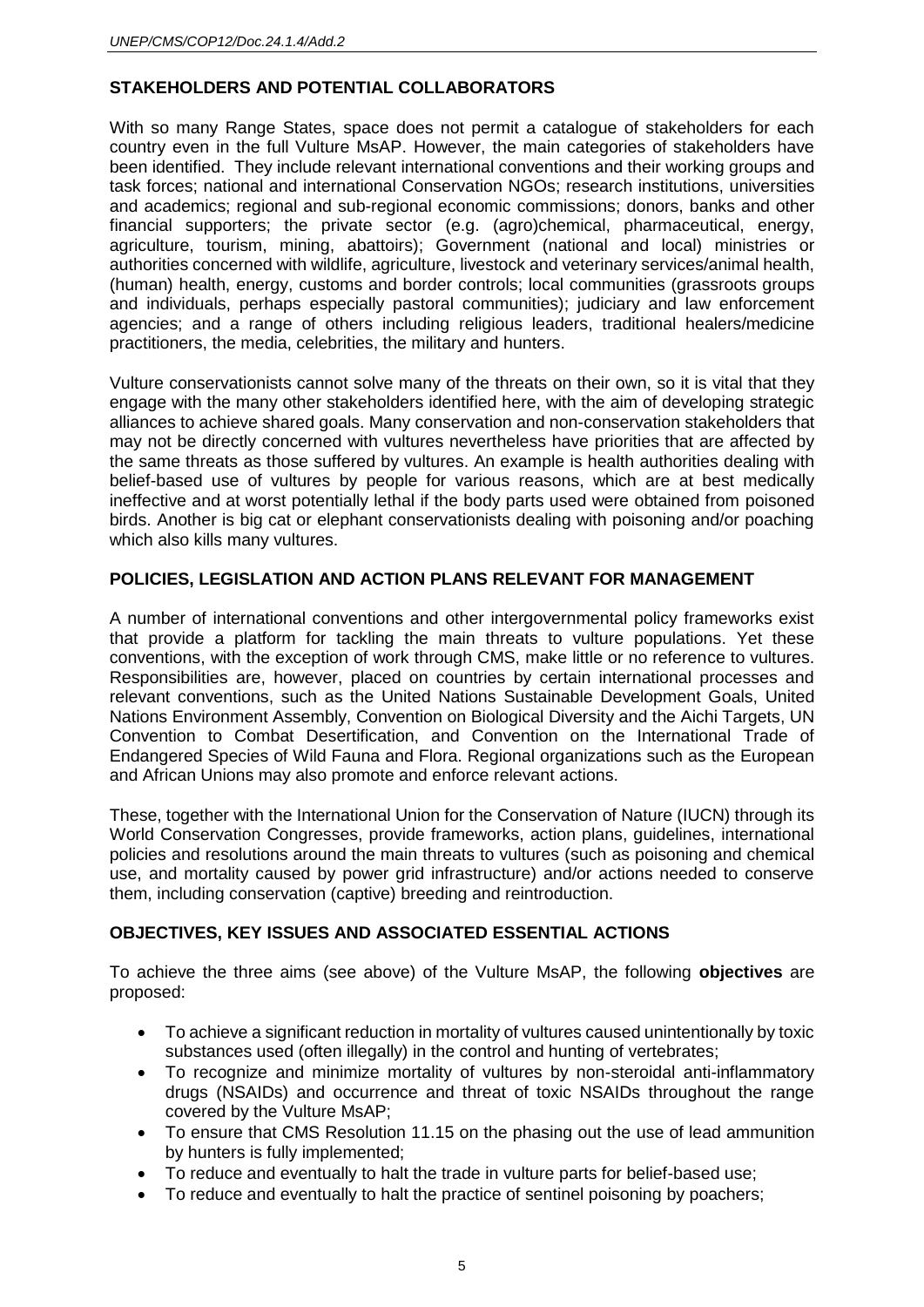- To substantially reduce vulture mortality caused by electrocutions linked to energy generation and transmission infrastructure;
- To substantially reduce vulture mortality caused by collisions linked to energy transmission and generation infrastructure;
- To ensure availability of an appropriate level of safe food to sustain healthy vulture populations;
- To ensure availability of suitable habitat for vultures to nest, roost and forage;
- To substantially reduce levels of direct persecution and disturbance of vultures caused by human activities;
- To support vulture conservation through cross-cutting actions that contribute to addressing knowledge gaps;
- To advance vulture conservation by effective promotion and implementation of the Vulture MsAP.

The Vulture MsAP presents a detailed **framework for action** consisting of the 12 objectives listed above, together with high-level indicators and targets for their achievement. These would be achieved through realisation of 33 associated results and execution of 124 actions. The Vulture MsAP extends over 12 years and will require a concerted effort throughout this period to ensure its successful implementation.

Each of the 124 actions is assigned a level of priority based on the scale, scope and urgency of the overarching threat which it is intended to address and is categorized as either Direct Conservation Action, Education and Awareness, Policy and Research or Research and Monitoring. As a result, 17 are identified as Essential, as their immediate implementation is considered most important to ensure that progress towards achieving the goal of the Vulture MsAP is made as quickly as possible. The Essential actions focus on addressing specific aspects of the critical threats, cross-cutting conservation actions that can be implemented by most Range States to the benefit of vultures, and the establishment of a functional framework for the implementation of the plan across the entire range.

### **INTERNATIONAL COORDINATION OF IMPLEMENTATION**

### **The need for an Implementation Plan**

An Implementation Plan is a management tool, which requires key stakeholders to think through the way in which planned actions can be put into practice. This planning is proactive, instead of reactive, which allows best practices to be applied with the aim of ensuring the most effective stewardship of time and resources to deliver the anticipated results in a timely manner. It also allows an opportunity to consider vital aspects such as international coordination; the securing of resources; and an effective communication strategy.

### **Framework for coordination**

A functional structure to facilitate implementation of the Vulture MsAP is essential to drive the process forward following its anticipated adoption at CMS COP12. The proposed coordination structure for the implementation can be summarised as follows:

**Coordinating Unit of the CMS Raptors MOU:** Overall responsibility for guiding and overseeing the implementation of the Vulture MsAP, including spearheading efforts to secure resources, Coordinator recruitment and stakeholder liaison.

**Overarching Coordinator:** Responsibility for, and oversight of the day-to-day implementation of the Vulture MsAP; finding the necessary resources to fund this position is a priority.

**Regional Coordinators:** The appointment of 3–4 Regional Coordinators covering Europe, Asia, Africa and the Middle East would further assist in the implementation of the Vulture MsAP. **Vulture MsAP Working Group:** An efficient and effective mechanism for two-way communications with all Range States, partners and interested parties, to ensure implementation of the Vulture MsAP.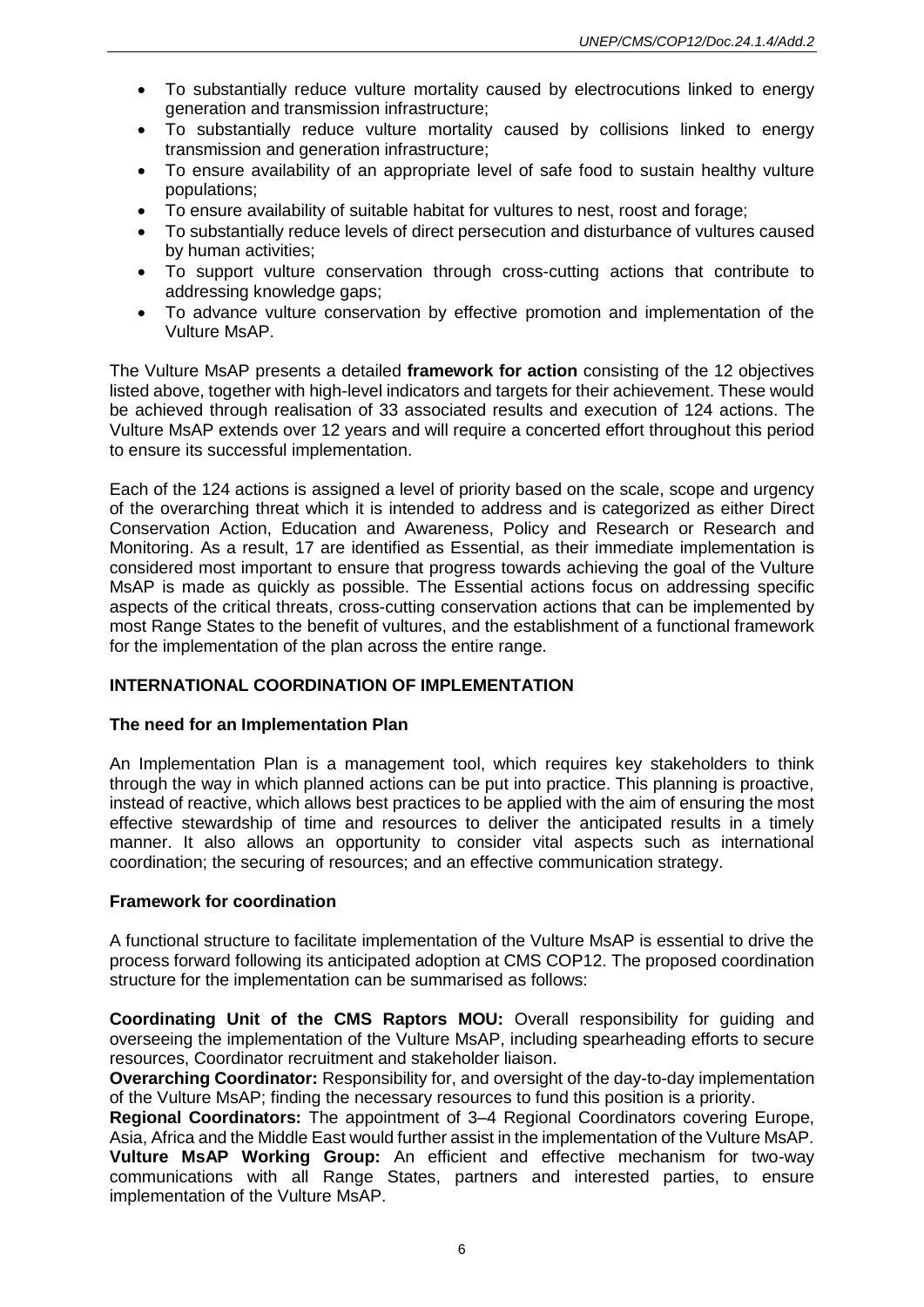**Vulture MsAP Steering Group:** Members are expected to act as 'champions' and to take responsibility for leading and driving forward discrete tasks, relevant to their region.

**Regional Vulture Committees:** Established by the Regional Coordinators to facilitate communications within the regions.

**National Vulture Task Forces:** Considered an extremely effective way to bring together representatives from relevant government departments and other stakeholders to develop a National Vulture Conservation Strategy.

**Public support:** Consideration should be given to the establishment of a structure through which interested individuals and organizations can express their support and follow progress. Potential synergies with existing initiatives such as International Vulture Awareness Day could assist in making this possible without requiring substantial additional resources.



Proposed coordination framework to oversee implementation of the Vulture MsAP. Arrows indicate reporting or supervision/advisory relationships. Green arrows and boxes indicate primarily advisory structures; blue arrows and boxes primarily concern implementation and reporting.

### **National strategies and action plans**

The Vulture MsAP has been drafted to ensure that it is relevant to each and every one of the 128 Range States covered by the plan. However, it is anticipated that each national government may decide to utilize the Vulture MsAP to develop a tailored National Vulture Conservation Strategy (see above) focussed solely on the species that occur within their jurisdiction and to address the specific threats each of these species are facing. This is a critically important step to be taken by countries hosting internationally important breeding, wintering or migrant species. Ideally, National Vulture Conservation Strategies should be developed to complement and support existing National Biodiversity Strategies and Action Plans already in place under the Convention on Biological Diversity.